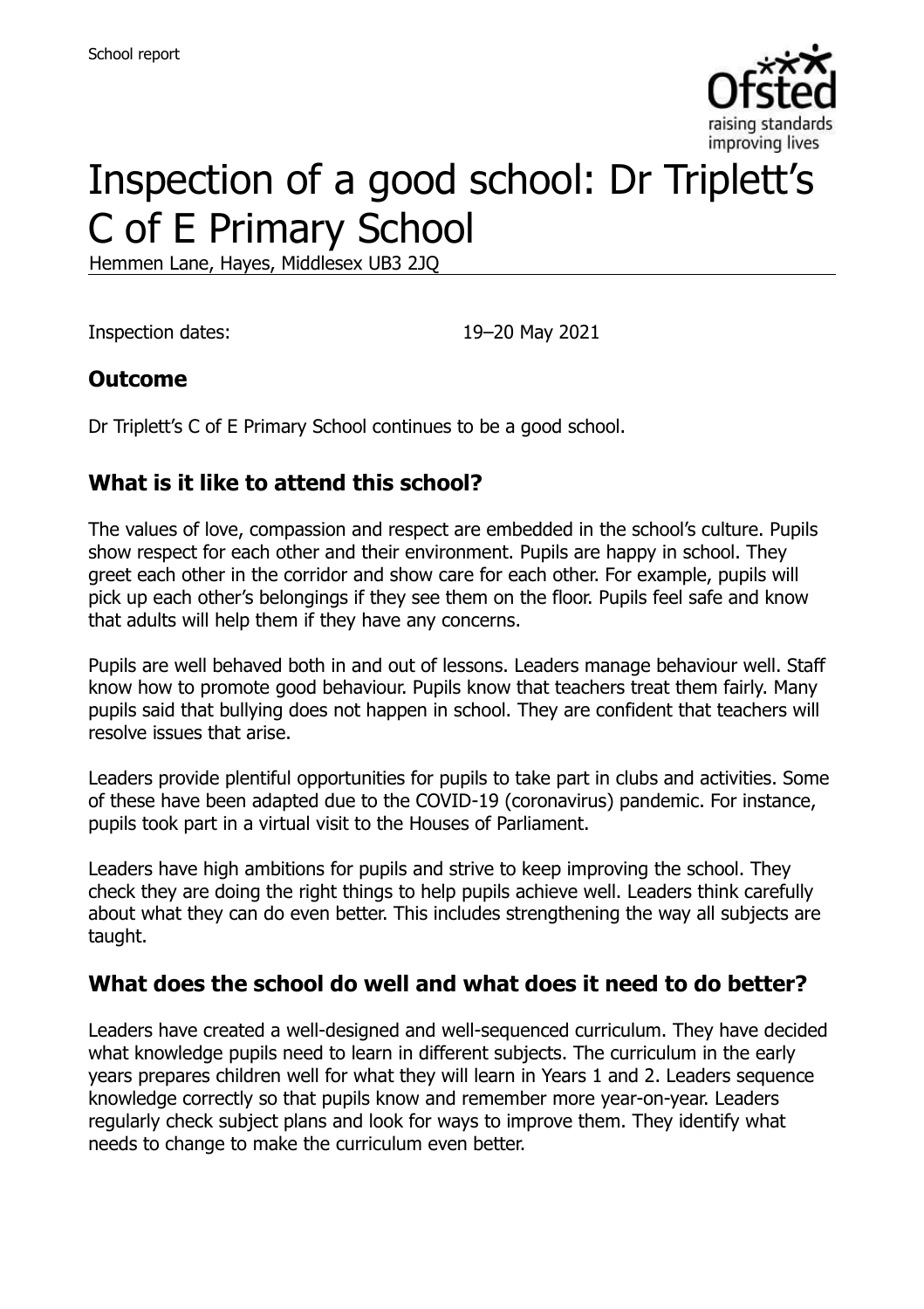

Reading is a priority. Teachers share books and stories often with pupils. As a result, pupils enjoy reading. The programme for teaching phonics is embedded. Teachers and teaching assistants receive training to make sure that they know how to support pupils in learning to read well. Staff check how pupils are progressing through the phonics programme. Pupils who struggle to keep up receive suitable extra help. Pupils read books at home and school which are matched to the sounds that they know. This is helping pupils to get better at reading.

Pupils learn to use mathematical facts and methods. Teachers have strong subject knowledge in areas such as multiplication tables and arithmetic. Subject plans for mathematics provide opportunities for pupils to practise their knowledge and solve problems. As a result, pupils achieve well.

Teachers use leaders' plans to guide their delivery of the curriculum. However, occasionally, sequences of lessons do not emphasise enough the most essential knowledge pupils need to learn. For example, leaders designed history curriculum plans to build pupils' knowledge about ideas such as 'invasion' and 'empire'. Some teaching does not make the most important aspects about these concepts explicit to pupils.

Pupils with special educational needs and/or disabilities (SEND) receive support to learn all subjects. Teachers provide these pupils with extra help, both in and out of lessons. Teachers plan this learning based on their knowledge of pupils' needs. Leaders work closely with external professionals to provide specialist and therapeutic support for pupils. These professionals also train school staff. This means that adults in school are able to provide additional support. Leaders check that the support for pupils with SEND is helping pupils to learn well. However, these checks are not thorough enough. Some support is not as effective as it could be in helping pupils with SEND to overcome their barriers to learning.

Physical education (PE) goes beyond the scope of the national curriculum. Leaders and staff expect all pupils to achieve well. For example, pupils in Years 4 and 5 receive extra practice to help them become confident and proficient swimmers. Leaders provide many opportunities for pupils to take part in sports at lunchtimes and after school. The number of activities has been temporarily reduced due to precautions in place as a result of the COVID-19 pandemic. Nevertheless, leaders have modified some of the extra-curricular activities on offer to make sure that pupils continue to access a rich range of experiences.

Leaders have put effective systems in place to manage low-level disruption. This means lessons are rarely disrupted due to poor behaviour.

Governors hold leaders to account for their decisions. They check subject leaders' work and ask the right questions. Governors and leaders work together to manage staff workload and well-being. Staff appreciate the open culture leaders create.

#### **Safeguarding**

The arrangements for safeguarding are effective.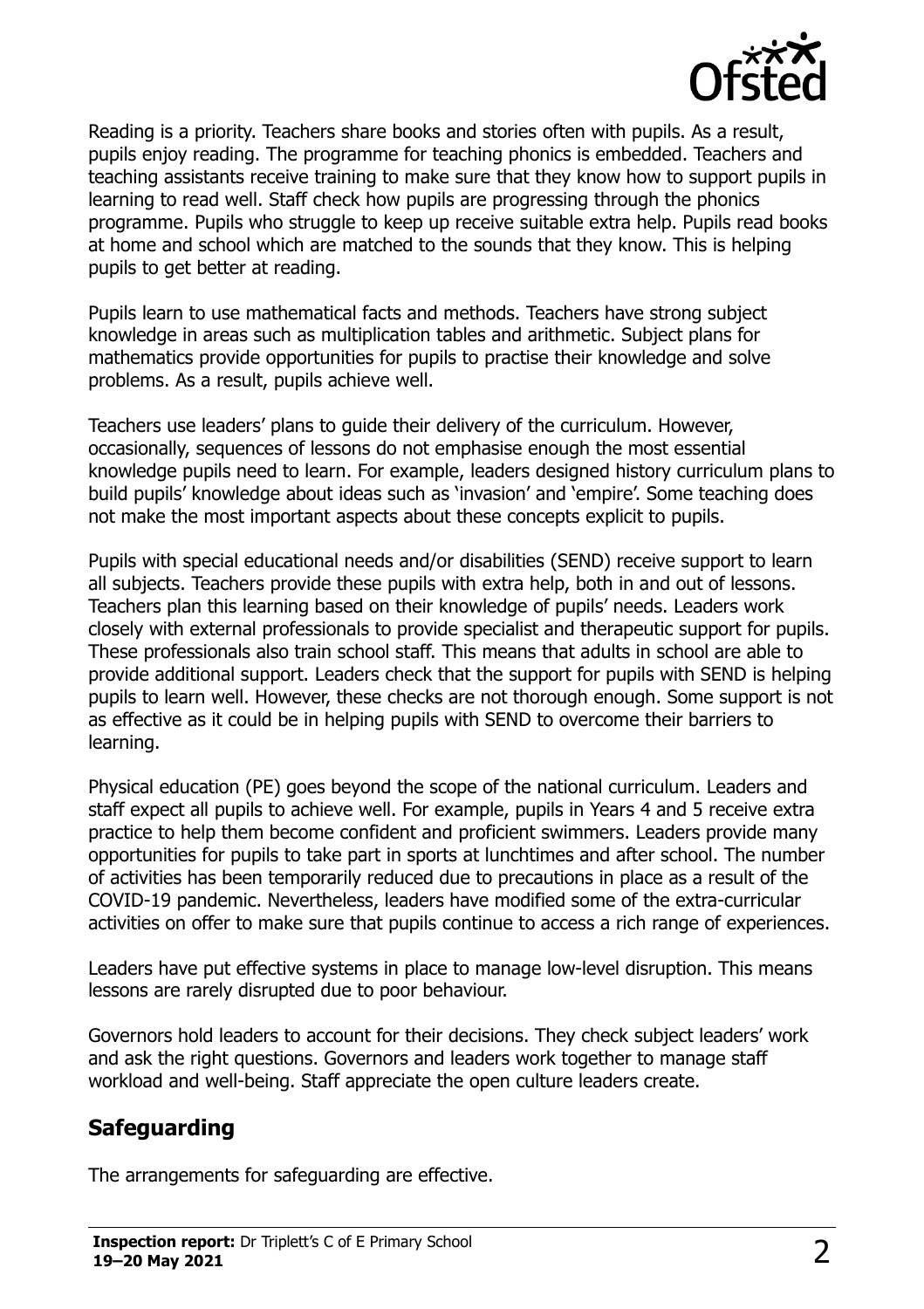

Pupils feel safe in school. They feel able and confident to speak to adults if they have concerns.

Staff receive appropriate training to identify pupils who may be at risk of harm. They are clear how to report concerns. Leaders are determined that all pupils receive the right level of help when they need it. They work with external agencies to make sure that this happens. Leaders persist until they are satisfied that pupils receive appropriate support. Governors have clear oversight of safeguarding. They check leaders' actions and procedures to keep pupils safe.

Leaders provide suitable opportunities for pupils to learn how to keep safe. Pupils learn about online safety and different risks to their welfare in an age-appropriate way.

## **What does the school need to do to improve?**

## **(Information for the school and appropriate authority)**

- On occasion, the delivery of the curriculum in subjects such as history does not fully cover the key knowledge set out in subject planning. This means that pupils do not embed and deepen this knowledge. Leaders need to check that teaching enables pupils to understand and remember the essential knowledge mapped out in curriculum planning.
- Leaders do not check thoroughly the support pupils with SEND receive. This means that some pupils may not be able to learn parts of the curriculum as well as they might. Leaders need to make sure that the support for pupils with SEND is sharply focused on helping them learn successfully.

## **Background**

When we have judged a school to be good, we will then normally go into the school about once every four years to confirm that the school remains good. This is called a section 8 inspection of a good school, because it is carried out under section 8 of the Education Act 2005. We do not give graded judgements on a section 8 inspection. However, if we find some evidence that a good school could now be better than good, or that standards may be declining, then the next inspection will be a section 5 inspection. Usually this is within one to two years of the date of the section 8 inspection. If we have serious concerns about safeguarding, behaviour or the quality of education, we will convert the section 8 inspection to a section 5 inspection immediately.

This is the first section 8 inspection since we judged the school to be good on 23 and 24 June 2016.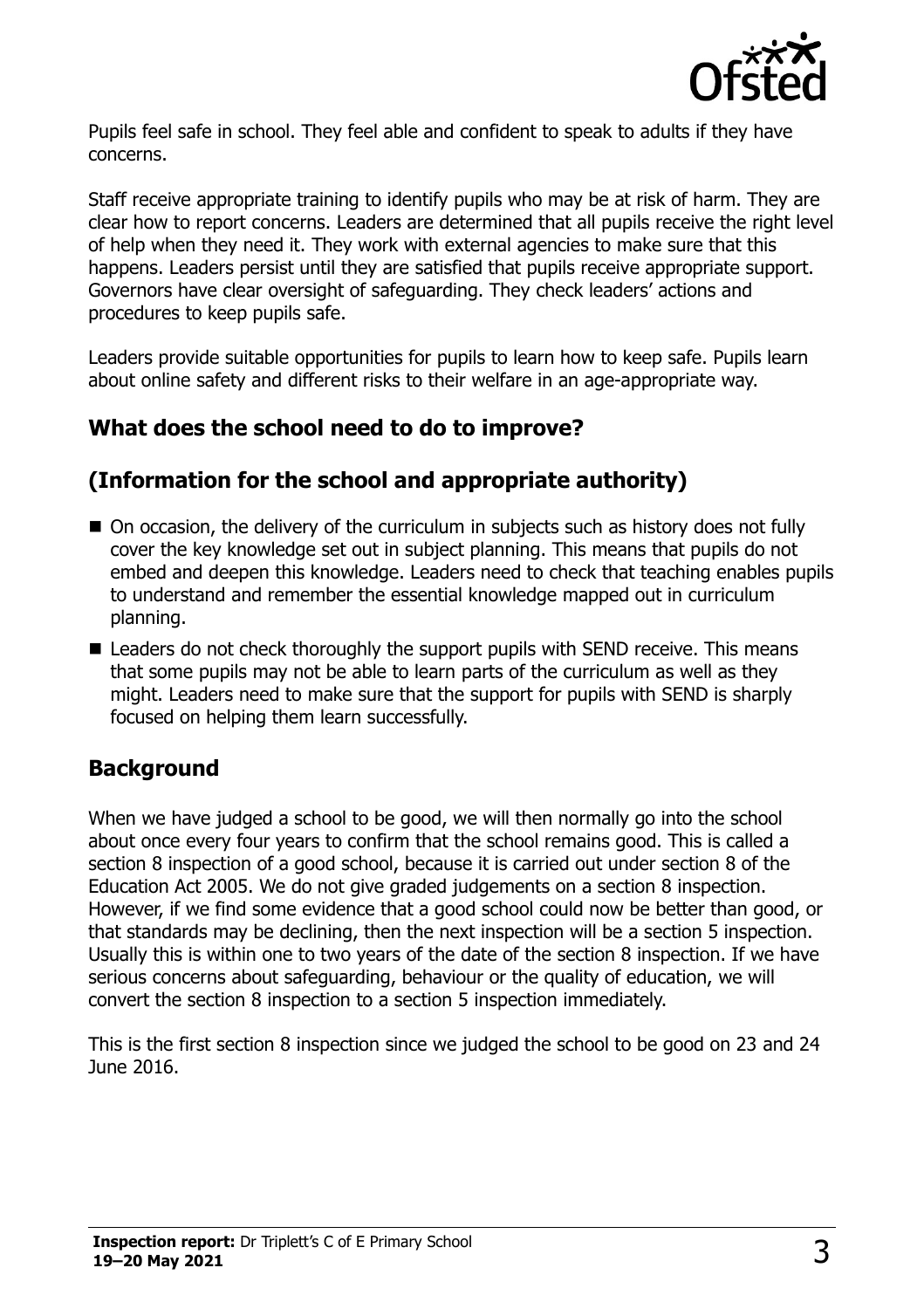

#### **How can I feed back my views?**

You can use [Ofsted Parent View](https://parentview.ofsted.gov.uk/) to give Ofsted your opinion on your child's school, or to find out what other parents and carers think. We use Ofsted Parent View information when deciding which schools to inspect, when to inspect them and as part of their inspection.

The Department for Education has further [guidance](http://www.gov.uk/complain-about-school) on how to complain about a school.

If you are the school and you are not happy with the inspection or the report, you can [complain to Ofsted.](https://www.gov.uk/complain-ofsted-report)

#### **Further information**

You can search for [published performance information](http://www.compare-school-performance.service.gov.uk/) about the school [here.](http://www.compare-school-performance.service.gov.uk/)

In the report, '[disadvantaged pupils](http://www.gov.uk/guidance/pupil-premium-information-for-schools-and-alternative-provision-settings)' refers to those pupils who attract government pupil premium funding: pupils claiming free school meals at any point in the last six years and pupils in care or who left care through adoption or another formal route.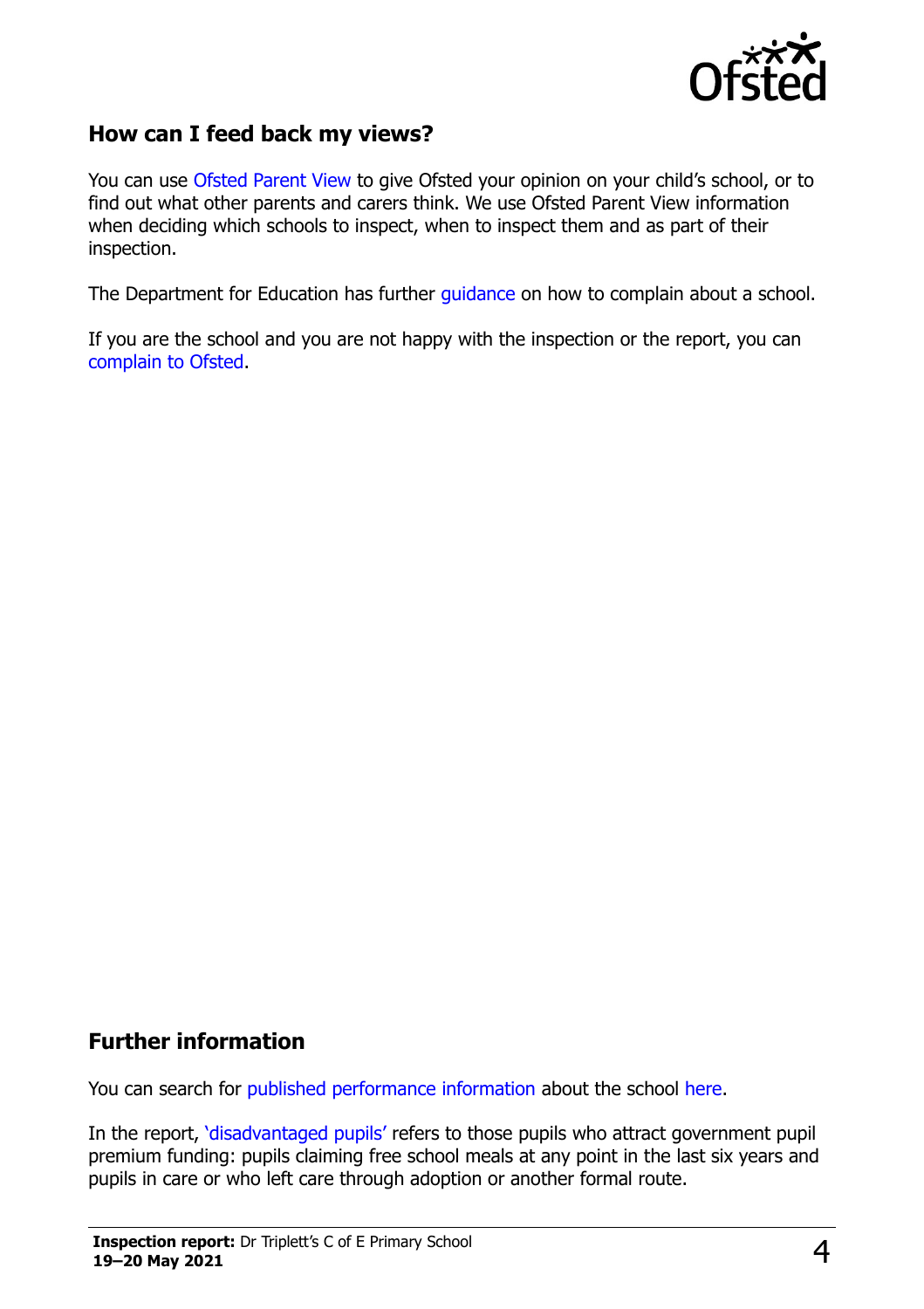

## **School details**

| Unique reference number             | 102420                                                               |
|-------------------------------------|----------------------------------------------------------------------|
| <b>Local authority</b>              | Hillingdon                                                           |
| <b>Inspection number</b>            | 10192542                                                             |
| <b>Type of school</b>               | Primary                                                              |
| <b>School category</b>              | Voluntary aided                                                      |
| Age range of pupils                 | 3 to 11                                                              |
| <b>Gender of pupils</b>             | Mixed                                                                |
| Number of pupils on the school roll | 456                                                                  |
| <b>Appropriate authority</b>        | The governing body                                                   |
| <b>Chair</b>                        | <b>Helen Dimmock</b>                                                 |
| <b>Headteacher</b>                  | Rachel Anderson                                                      |
| Website                             | www.drtripletts.hillingdon.sch.uk                                    |
| Dates of previous inspection        | 23-24 June 2016, under section 5 of the<br><b>Education Act 2005</b> |

## **Information about this school**

- Dr Triplett's C of E Primary School is a Church of England school under the Diocese of London.
- Since the previous inspection, there has been a change of headteacher.
- There is a breakfast club and after-school club for pupils who attend the school. This is overseen by the governing body.

## **Information about this inspection**

- This was the first routine inspection the school received since the COVID-19 pandemic began. Inspectors discussed the impact of the pandemic with the school, and have taken that into account in their evaluation.
- Inspectors met with the headteacher, associate headteacher, assistant headteacher, special educational needs coordinator, and other school leaders.
- **Inspectors met with the chair and members of the governing body. Inspectors also** spoke to a representative from the local authority.
- Inspectors did deep dives in these subjects: early reading, mathematics and PE. The subject deep dives involved: meetings with subject leaders; looking at subject plans;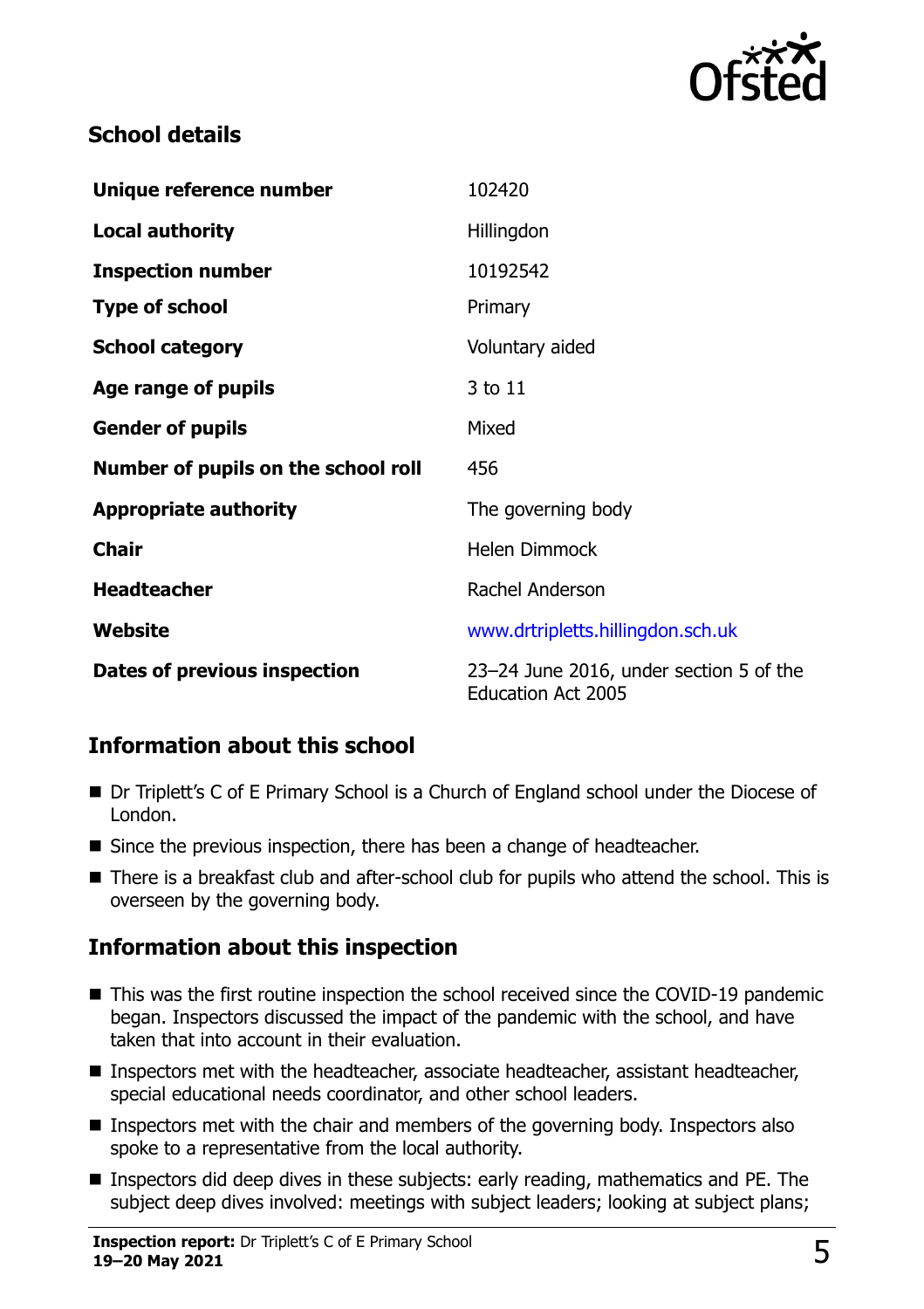

visits to lessons; looking at pupils' work; meetings with teachers; and meetings with pupils.

- **Inspectors also met with the teacher in charge of the curriculum, the history leader and** art leader. Inspectors also looked at subject plans and samples of pupils' work.
- Inspectors spoke to leaders, staff and pupils about safeguarding. Safeguarding records and documentation were also reviewed.
- Inspectors looked at responses to Ofsted's surveys. This included responses from 46 members of staff, 63 parents and 171 pupils.

#### **Inspection team**

Andrea Bedeau, lead inspector Her Majesty's Inspector

Sam Ingram **Her Majesty's Inspector**